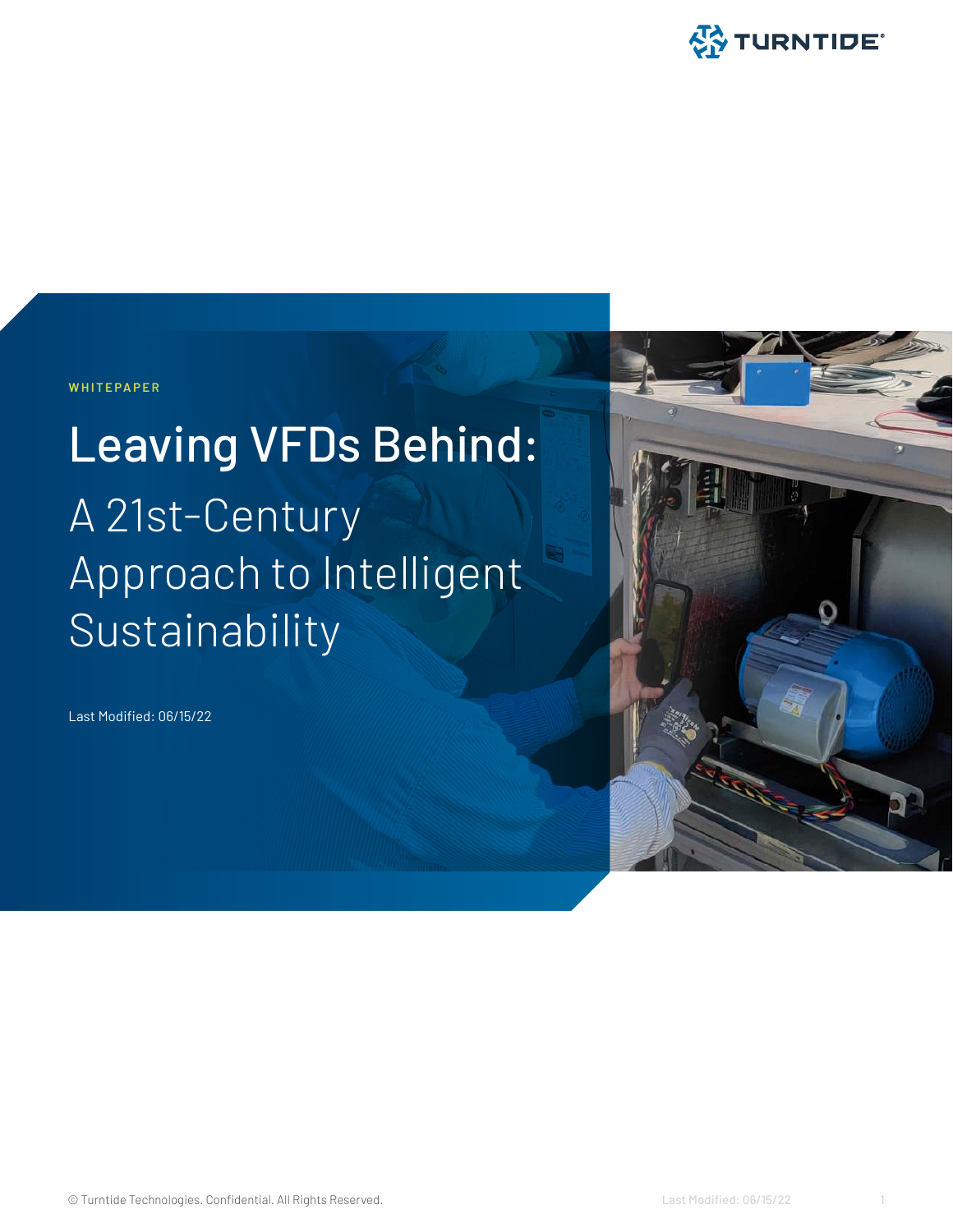

## Table of Contents

| 1. Intro                                                                        | 3 |  |
|---------------------------------------------------------------------------------|---|--|
| 2. Turntide Smart Motor System                                                  |   |  |
| Key Benefit: Efficiency                                                         | 3 |  |
| Key Benefit: Intelligence                                                       | 4 |  |
| 3. How Does a Turntide Smart Motor System Retrofit Compare with a VFD Retrofit? | 5 |  |
| <b>Efficiency Comparison</b>                                                    | 5 |  |
| Intelligence / Monitoring Comparison                                            | 7 |  |
| Reliability Comparison                                                          | 7 |  |
| Motor Design                                                                    | 7 |  |
| <b>VFDs</b>                                                                     | 8 |  |
| User Experience Comparison                                                      | 8 |  |
| Turntide Retrofit vs. VFD Retrofit Comparison Summary                           | 9 |  |
| 4. Conclusion                                                                   |   |  |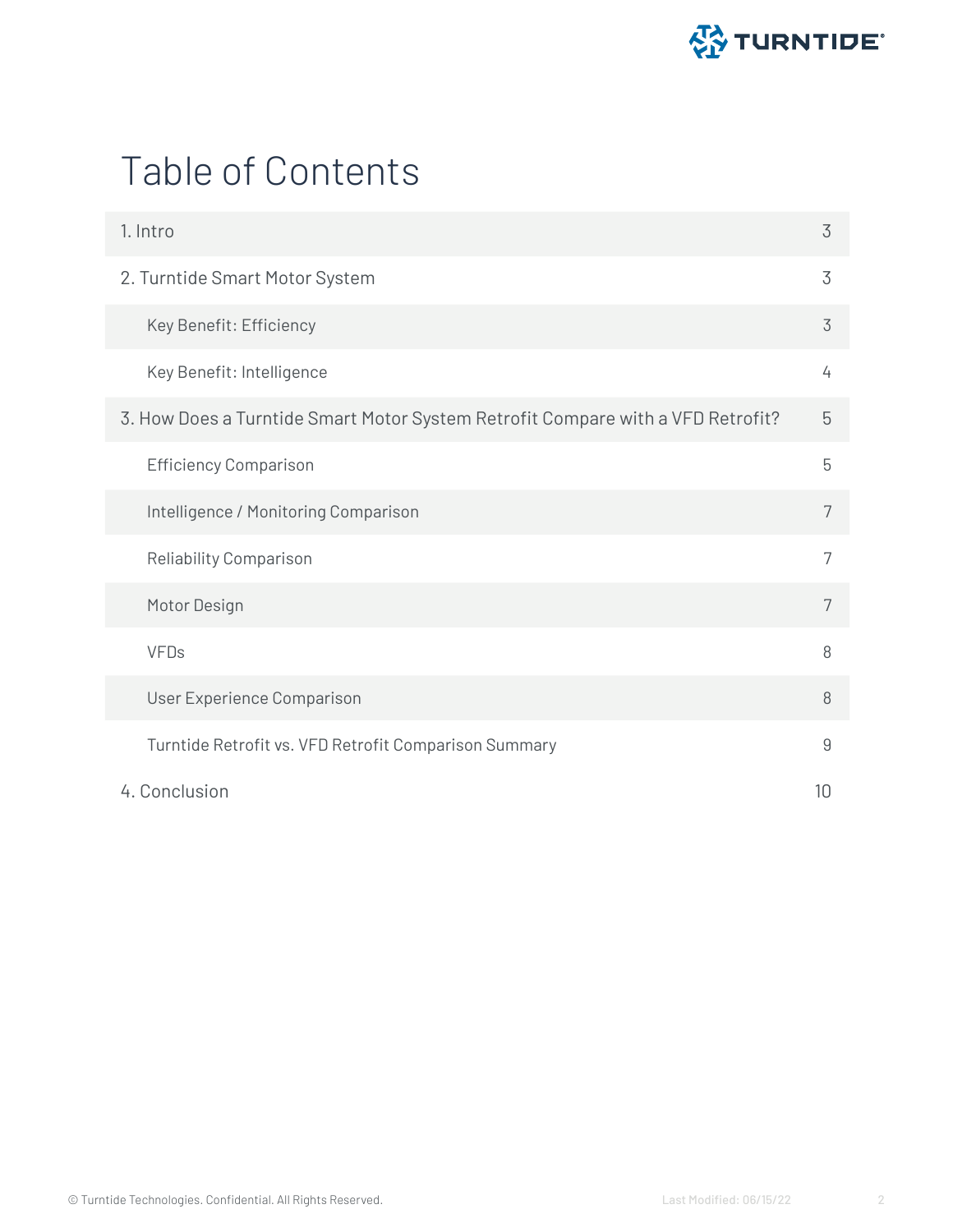

## <span id="page-2-0"></span>1. Intro

Technology plays a key role in HVAC optimization, and variable frequency drives (VFDs) have become an industry standard for HVAC energy efficiency since their introduction in the 1980s. They offer speed modulation, enabling facilities managers to operate HVAC motors at variable speeds, improving energy efficiency while greatly reducing energy costs.

However, in today's business landscape, facilities managers face business challenges from all directions, such as variable energy costs, regulations, and post-pandemic work environments. The energy reductions from VFDs may help with reducing initial HVAC operating costs but are no longer enough for a long-term sustainable business.

Breakthrough innovations and technologies have emerged, and facilities managers can now lead their businesses to a better foundation for long-term energy conservation and sustainability. Through advances in motor and system design, the Turntide Smart Motor System™ outclasses VFD retrofits in energy efficiency and system performance. Additionally, the Turntide Smart Motor System leverages cloud computing to connect HVAC systems for 24/7 accessibility, providing additional benefits that help facilities managers further reduce HVAC costs and downtime through remote monitoring and control.

## 2. Turntide Smart Motor System

The Turntide Smart Motor System uses high-rotor pole switched reluctance motor (HR-SRM) technology, running on patented control algorithms in the Turntide motor controller. The Turntide Smart Motor System can be commissioned, controlled, and adjusted through the suite of Turntide mobile apps, which consists of the Turntide App (for remote monitoring and insights) and the Turntide Technician App (for mobile motor commissioning).

## **Key Benefit: Efficiency**

Through years of R&D, Turntide has optimized the HR-SRM to achieve optimal torque and efficiency, while maintaining robust motor durability by reducing the effects of torque ripple, noise, and vibrations. As a result, Turntide motors can offer long-term motor operation while exceeding IEC IE5 efficiency levels across most HP ranges.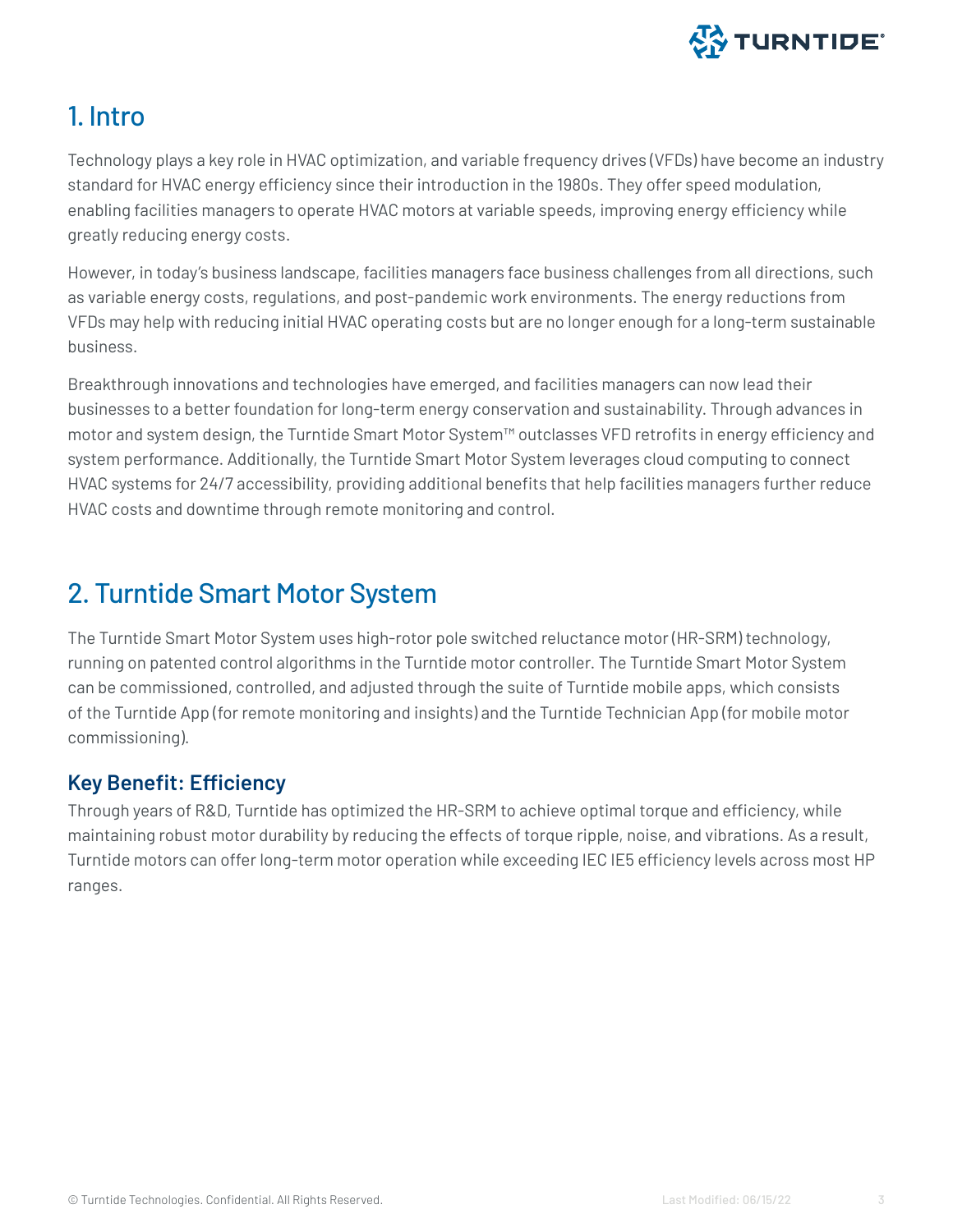

<span id="page-3-0"></span>

#### **Efficiency Classification at 1800RPM by HP**

#### **Key Benefit: Intelligence**

Through Turntide edge devices and Turntide mobile and web applications, the end user is able to monitor the operating environment around the motor, providing 24/7 access to monitor and optimize motor behavior. Turntide also generates a range of alerts that can notify facilities managers of potential RTU fault conditions. Turntide is also able to further improve the value of the motor through over-the-air updates.

Sample of Turntide Smart Motor System Alerts

| #             | <b>Alert</b>              | <b>Purpose</b>                                                     |  |
|---------------|---------------------------|--------------------------------------------------------------------|--|
|               | Motor Torque              | Checks torque levels, can predict torn belts within HVAC equipment |  |
| $\mathcal{P}$ | <b>Motor Connectivity</b> | Indicates potential networking or equipment issues                 |  |
|               | Motor Error               | Indicates motor is not running properly within parameters          |  |
|               | <b>Speed Mismatch</b>     | Prevents overheating of the RTU                                    |  |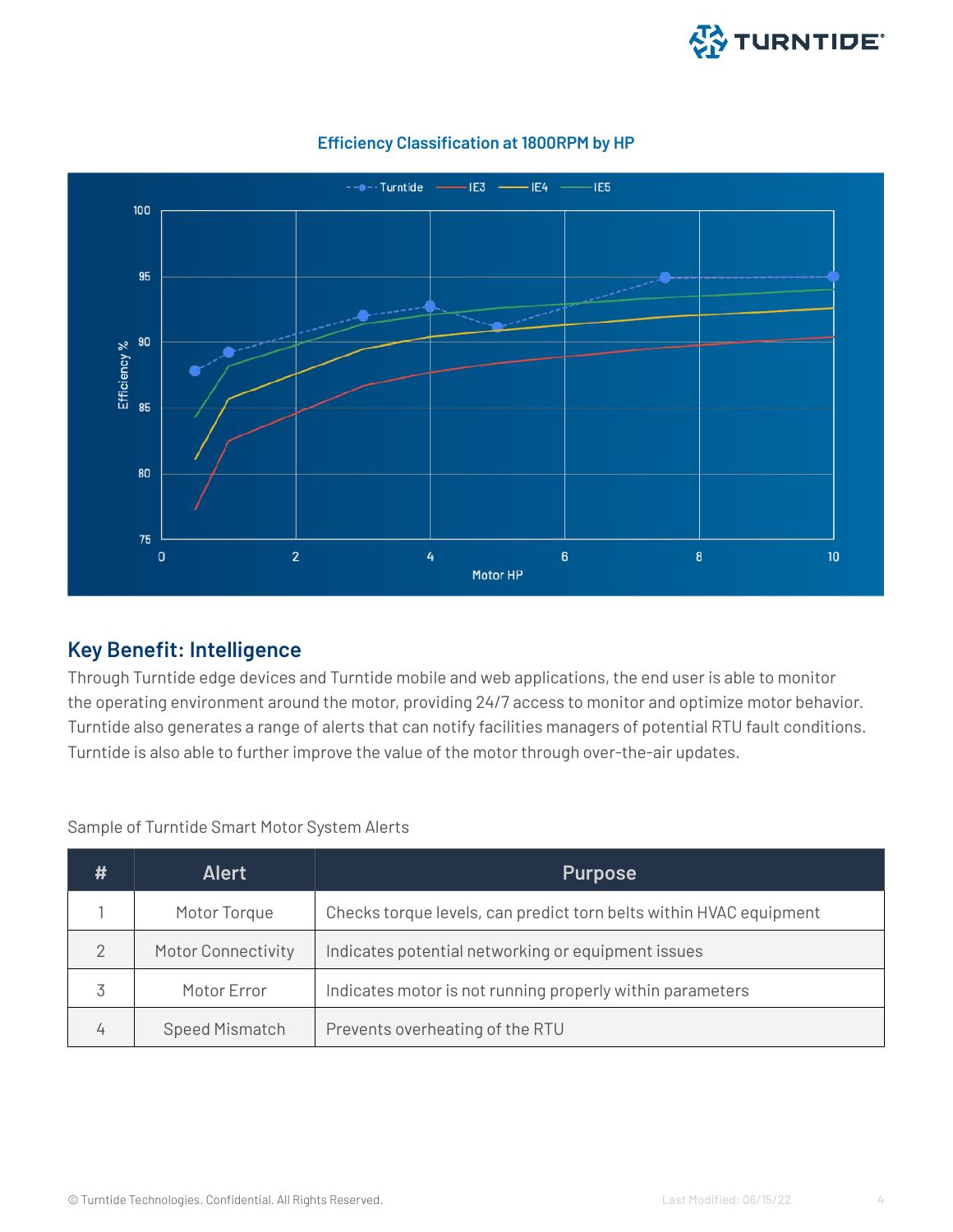

## <span id="page-4-0"></span>3. How Does a Turntide Smart Motor System Retrofit Compare with a VFD Retrofit?

A VFD retrofit typically involves connecting a VFD to the existing AC induction motor on the RTU. In contrast to conventional induction motors, Turntide HR-SRM motors are not capable of operation on line power, so they must be paired with a discrete power drive. A Turntide Smart Motor System retrofit will consist of a swap of the motor alongside a specially engineered motor controller. This requires more components, but a fully integrated motor system provides better overall performance through a system that has been engineered to work together.

### **System Efficiency vs. Torque - V01 (3HP) at 1800 RPM** -Turntide Smart Motor -Premium Induction Motor -Standard Induction Motor 90 85 System EFficiency (%) System EFficiency (%) 80 75 70 65 2 5 8 8 10 12 Torque (Nm)

## **Efficiency Comparison**

#### **System Efficiency vs. Torque - V02 (5HP) at 1800 RPM**

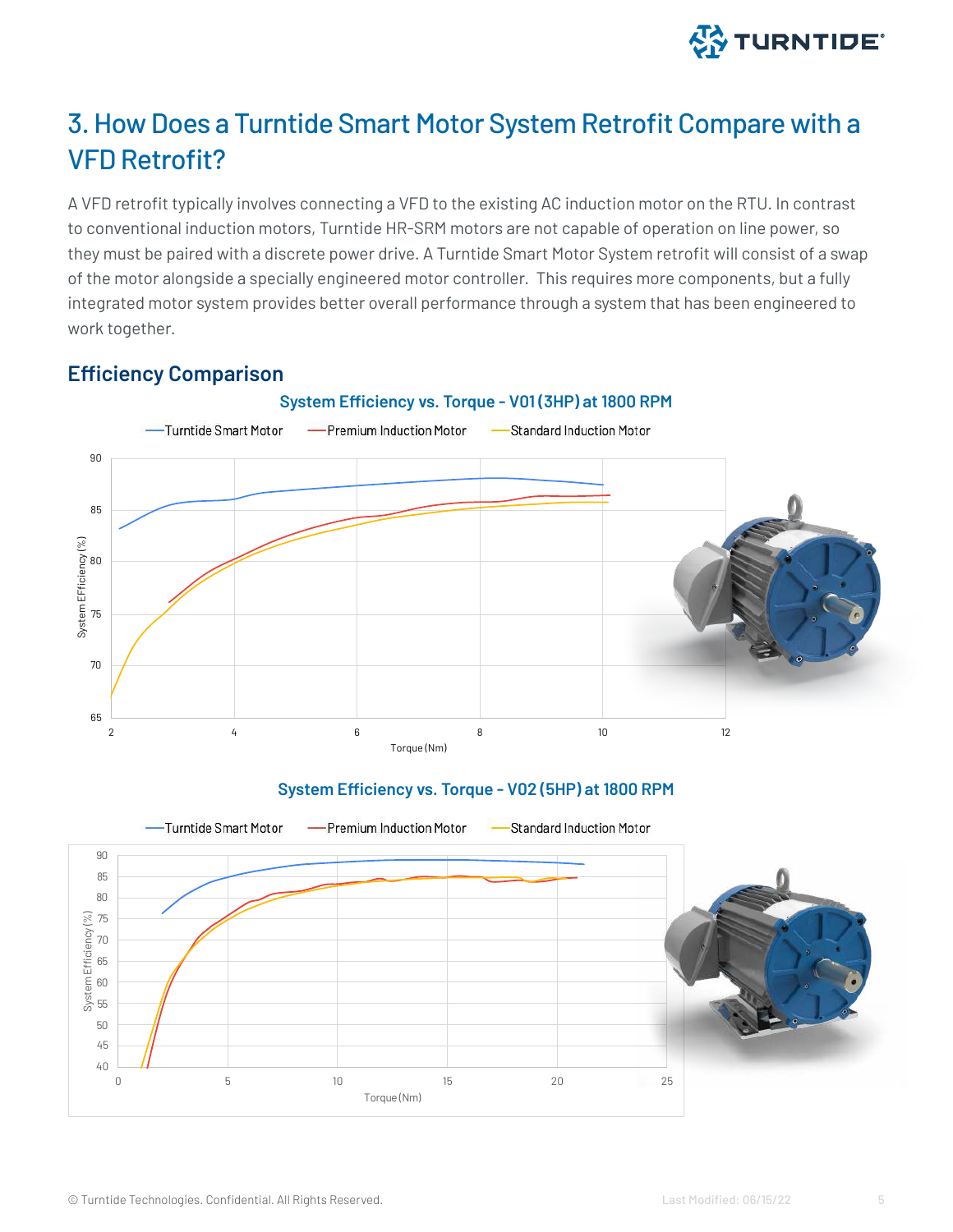

#### **System Efficiency vs. Torque - V03 (10HP) at 1800 RPM**



These graphs (generated from Turntide internal benchmarking) show how Turntide motors compare with standard and premium induction motors retrofitted with a VFD, across different HP ratings. Across lower and higher HP, the Turntide motor always runs at higher system efficiency, saving more energy and money.

Turntide's internal benchmarking is also consistent with a third-party NREL and ComEd Study from December 2020 titled ["Performance Evaluation of 3 RTU Energy Efficiency Technologies"](https://turntide.com/wp-content/uploads/2022/02/NREL-Performance-Evaluation-of-3-RTU-Technologies.pdf). In the study, the energy savings from Turntide HR-SRM motors were directly compared with the savings from VFDs paired with NEMA premium induction motors. In every building environment tested in the study, the retrofit from Turntide motors proved to demonstrate higher levels of annual fan energy savings compared with a retrofit of a VFD on a NEMA premium induction motor. On average, the study found that Turntide motors provided 9% extra fan energy savings.

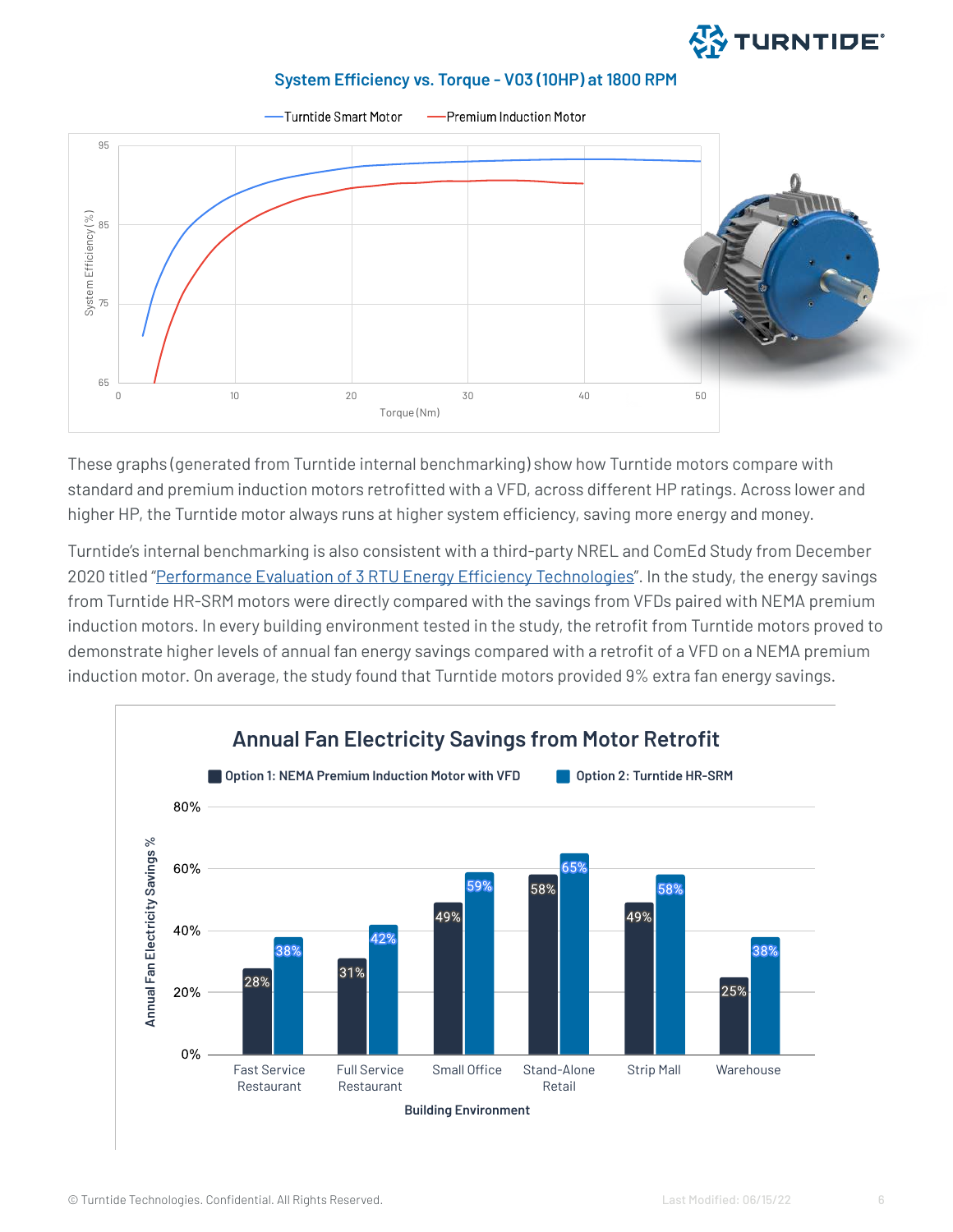

#### <span id="page-6-0"></span>**Intelligence / Monitoring Comparison**

Without connecting the motor to the cloud, a VFD is limited in the intelligence that it can provide to facilities managers. VFDs contain I/O points that can theoretically monitor HVAC equipment but can only be maintained and managed locally on-site through a keypad unless a BMS is used. As building management systems have not been installed in many buildings today, many VFD-connected motors are running blindly.

The Turntide Smart Motor System is connected to the cloud and contains ample I/O points to connect to thermostats and RTU controllers so that facilities managers can monitor the overall health and status of their HVAC equipment 24/7. Turntide motor controllers have built-in 802.11/a/b/g Wi-Fi connectivity, which can be disabled via hardware or software. For simplified customizations, Turntide supports programmable logic via Turntide's easy-to-use platform. To monitor and manage Turntide motors through these connected controls, Turntide has mobile apps (available on both iOS and Android) available for facilities managers (Turntide App) and technicians (Turntide Technician).

Connected motors help facilities managers better maintain their HVAC equipment. For example, torque values can indicate torn belts on motor shaft pulleys and indicate when components need replacement. These intelligent alerts help facilities managers discover equipment issues before they become costly. In addition to the Turntide application, motors can easily be integrated into existing third-party building management systems via BACnet.

### **Reliability Comparison**



Turntide HR-SRM (left) vs. Induction Motor (right)

## **Motor Design**

Induction motors typically have distributed windings, which makes them susceptible to electrical shorts, leading to a higher risk of motor mechanical failure. Turntide HR-SRM motors have concentrated windings, designed with stators consisting of bobbin wound coils, which reduces the risks of winding failures found in AC induction motors.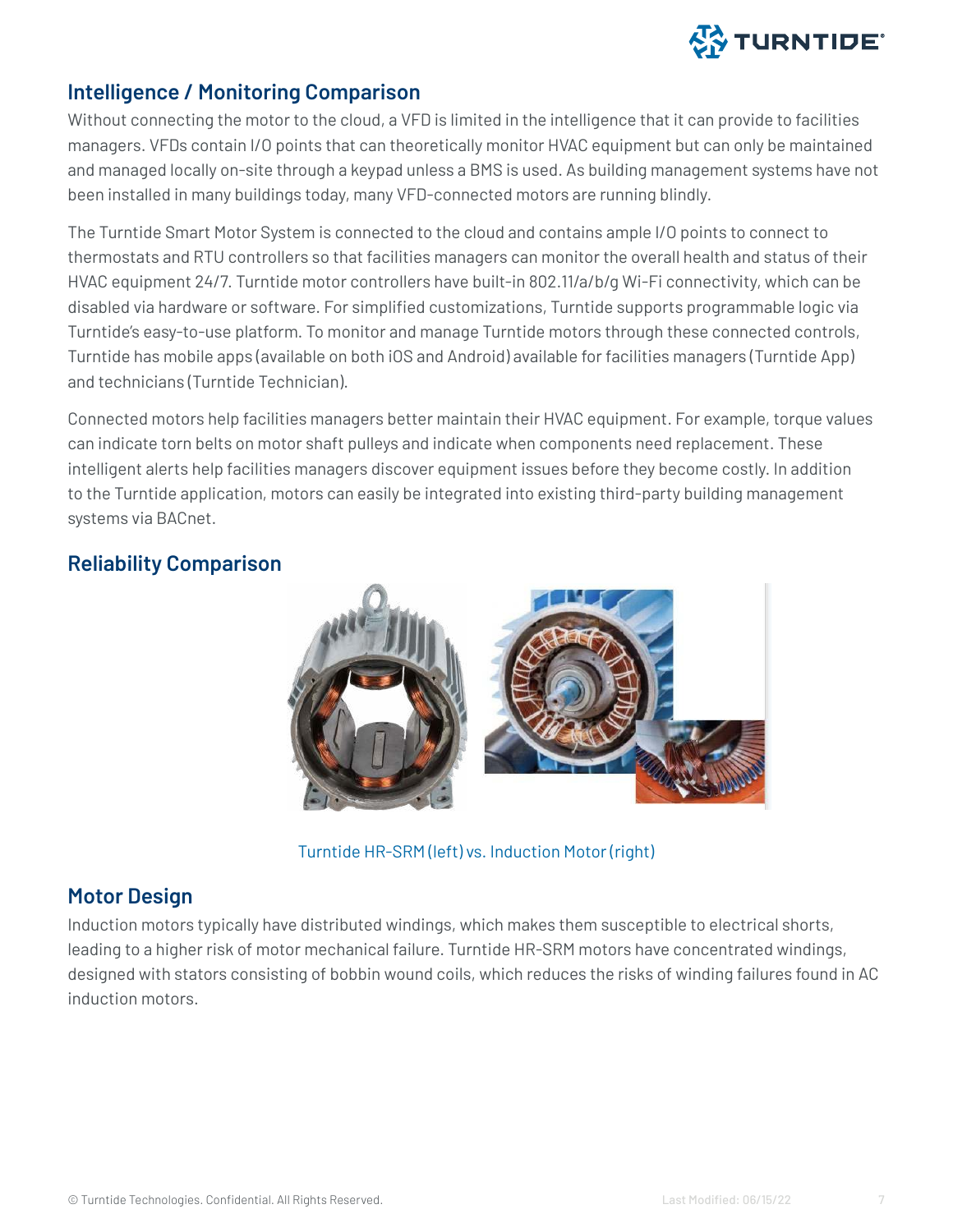

### <span id="page-7-0"></span>**VFDs**

VFDs are in many HVAC efficiency retrofit projects. While they provide efficiency gains, they send peak voltages that can break through motor insulation and short motor windings, which in turn leads to lower product longevity. Additionally, VFDs can overheat induction motors past their thermal design limits. Additionally, VFDs can overheat induction motors past their thermal design limits. Induction motors are designed with a shaft mounted cooling fan to dissipate heat, but operating at reduced speeds, the fan may provide insufficient cooling airflow. Therefore, by aiming to prevent excessive temperatures that result in shortened bearing life or failure, facility managers are unable to maximize fan affinity laws to achieve optimal motor efficiency; for example, a 1740 RPM induction motor motor can only reach a minimum speed of ~580 RPM before risking thermal issues. In contrast, a 1740 RPM Turntide HR-SRM motor can turn down all the way to 100 RPM, without impact to bearing life.

Moreover, programming VFDS can be difficult and prone to more human error. VFDs require a great deal of precision to operate, and a high level of nuanced equipment and industry knowledge to operate correctly. VFD configuration errors often lead to motors running incorrectly below the motor's turndown ratio, which creates severe thermal management issues when the motor's stator and rotor insulation break down at temperatures operating above its thermal design limits. Without alerts or notifications, facilities managers may not realize their equipment has failed until it is too late to act.

Unlike VFDs, which can work with different motors within given operating specifications, Turntide motor controllers work exclusively with Turntide HR-SRM motors and cannot work with other motor types. However, Turntide is able to provide a more integrated solution that benefits facilities managers in the long run. Operating schedules can be adjusted on the fly, and issues can be detected through alerts so that facilities managers can take corrective action before issues become more severe. Also, through algorithms built into the Turntide motor controller, Turntide is designed for optimal operation at both lower and higher motor speeds, providing optimal efficiency and reliability across all modes of operation.

#### **User Experience Comparison**



VFD interface examples

VFDs are primarily controlled and programmed locally via a keypad on the device itself, which results in a cumbersome, complicated menu structure with limited flexibility due to the display and physical buttons. For VFD users who want connectivity, the VFD must connect to a third-party building management system, requiring complex BACnet integrations to make sure disparate systems can communicate with each other.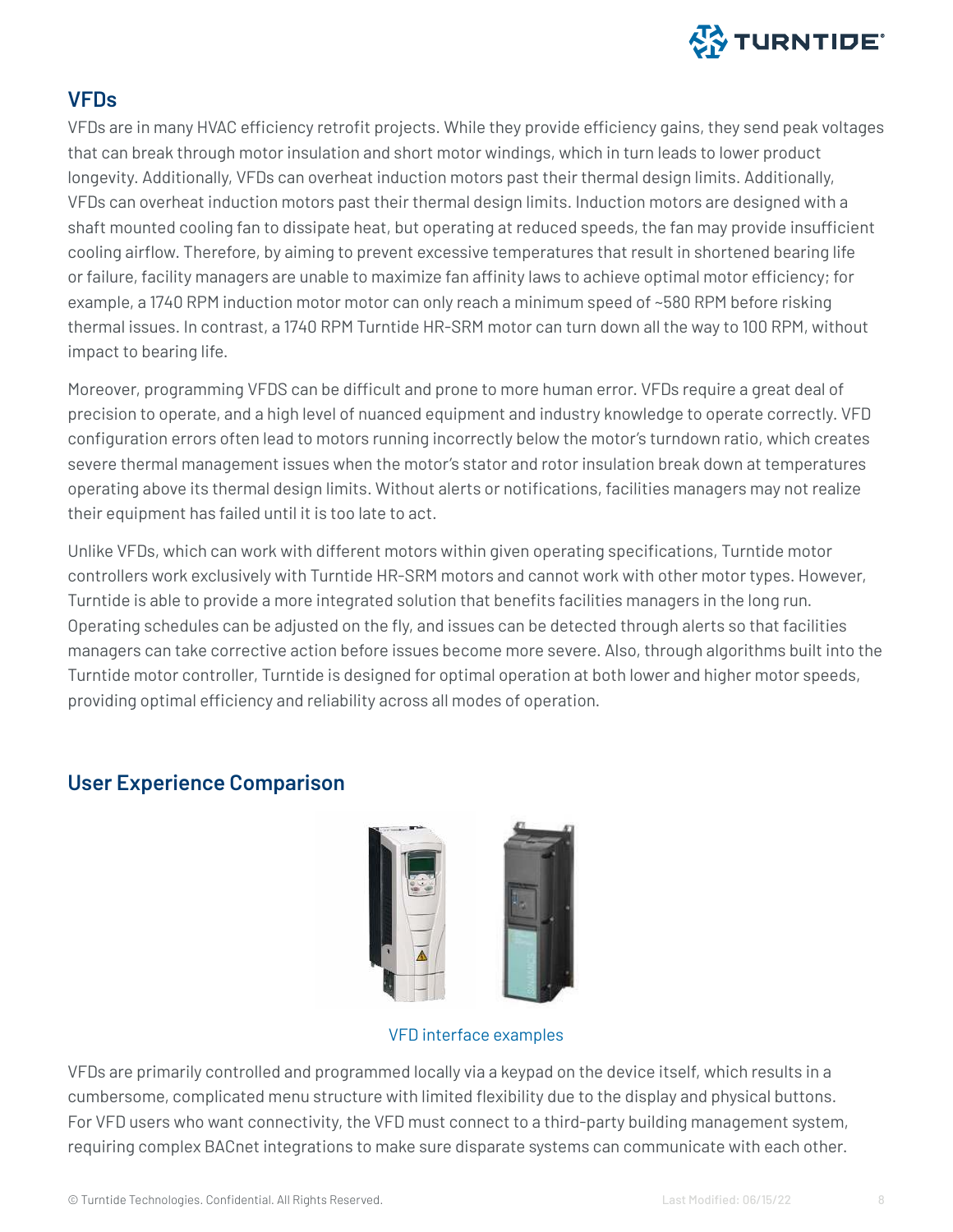## **公 TURNTIDE**

<span id="page-8-0"></span>

#### Turntide App

Thanks to cloud connectivity, the Turntide Smart Motor System allows facilities managers to remotely maintain and monitor their HVAC systems easily on a modern smartphone or web-based interface, all within the same platform. Unlike VFDs, Turntide motors do not require a long and tedious learning curve, and Turntide provides training programs and resources through Turntide Academy to help users become product experts in no time.

## **Turntide Retrofit vs. VFD Retrofit Comparison Summary**

| <b>Description</b>                         | <b>VFD Retrofit</b>                                                                                                                                                                                                                                         | <b>Turntide Smart</b><br><b>Motor System Retrofit</b>                                                                                                                                                                                                                                                                 |
|--------------------------------------------|-------------------------------------------------------------------------------------------------------------------------------------------------------------------------------------------------------------------------------------------------------------|-----------------------------------------------------------------------------------------------------------------------------------------------------------------------------------------------------------------------------------------------------------------------------------------------------------------------|
| <b>Typical Scope of</b><br><b>Retrofit</b> | Installing a VFD to the existing AC<br>1.<br>induction motor                                                                                                                                                                                                | Removal of existing AC induction<br>1.<br>motor<br>Installing Turntide Smart Motor<br>2.<br>System (motor, motor controller,<br>Remote Monitoring Kit, RTU<br>sensors)                                                                                                                                                |
| <b>Max System</b><br>Efficiency*           | 86.5%^                                                                                                                                                                                                                                                      | 92%                                                                                                                                                                                                                                                                                                                   |
| Intelligence and<br><b>Monitoring</b>      | No built-in connection to Wi-Fi or<br>$\bullet$<br>the cloud<br>A user interface for logic<br>$\bullet$<br>programming is only available<br>through a keypad and buttons on<br>the device<br>Requires BMS connection for<br>$\bullet$<br>connected insights | Integrates with thermostats and<br>$\bullet$<br>RTU controllers out of the box<br>Built-in 802.11/a/b/g Wi-Fi<br>$\bullet$<br>connectivity<br>Can be remotely programmed and<br>$\bullet$<br>monitored through the Turntide App<br>Interfaces with BMS platforms via<br>$\bullet$<br>BACnet for integration as needed |